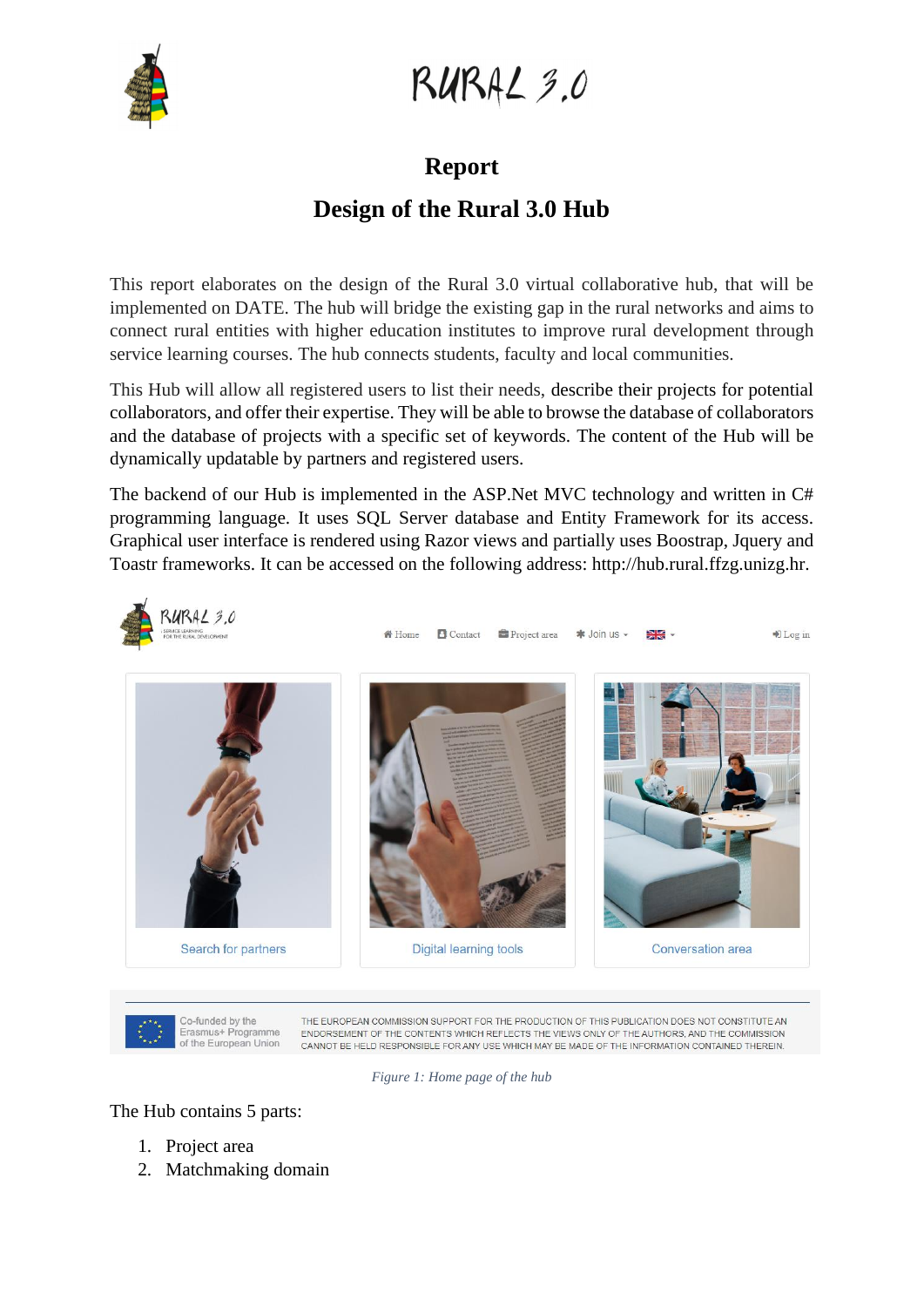RURAL 3.0



- 3. Open conversation areas
- 4. Digital learning tools
- 5. International module on rural Service-Learning and Social Entrepreneurship

**Project area** presents information about Rural 3.0 project and its progress. It contains basic information about partners, methodology and impact, useful and relevant links, as well as project mission and vision. It is regularly updated with project outputs and publications, as specified in the project application. The project area is also accessible directly on the following address: https://rural.ffzg.unizg.hr.

**Matchmaking domain** serves as a place where rural organizations seek solutions, knowledge and skills with universities across different disciplines. The domain remains open for registration for both rural organizations and academic experts, that can join and collaborate, whether offering their expertise to an existing project, browse the repository of best practices or find the expert in their field.

The users are provided with keywords to identify *Field(s) of education of students*, which is useful for academic teachers offering service-learning to the local community, but also for the community organizations to find the academic partner that could respond to their needs in the most professional way.

Accounting and taxation Architecture and town planning Audio-visual techniques and media production Biochemistry Biology Building and civil engineering Business administration Chemical engineering and processes **Chemistry** Community sanitation Computer use Crop and livestock production Database and network design and administration Dental studies Domestic services Earth sciences Economics Education science Electricity and energy Electronics and automation Environmental protection technology Environmental sciences Fashion, interior and industrial design Finance, banking and insurance Fine arts Fisheries Food processing Forestry Hair and beauty services **Handicrafts** History and archaeology Horticulture Hotel, restaurants and catering Journalism and reporting Language acquisition Law Library, information and archival studies Literature and linguistics Management and administration

The following Erasmus+ ISCED fields of education can be used as matchmaking keywords: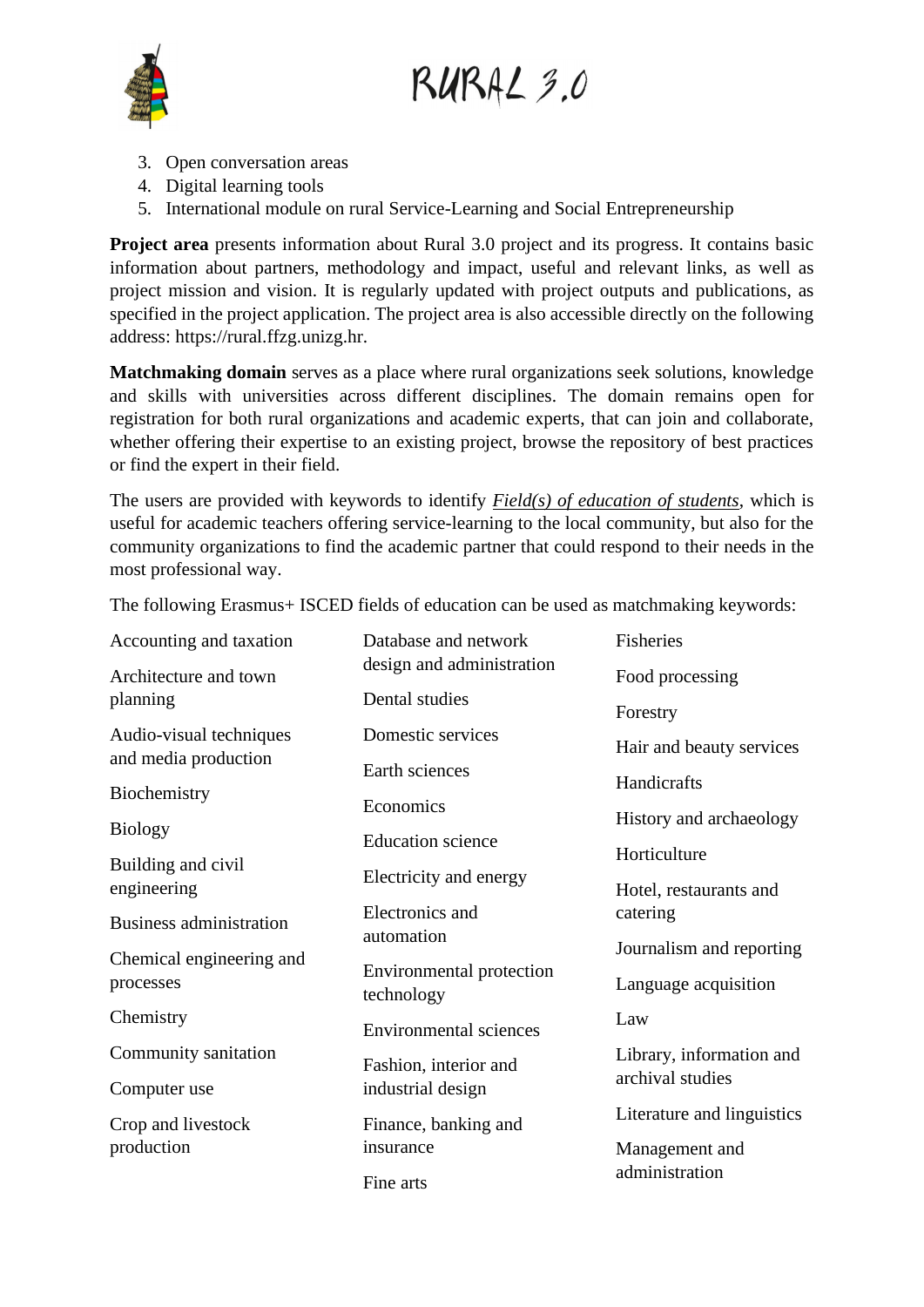

## RURAL 3.0

| Marketing and advertising                     | Occupational health and                             | <b>Statistics</b>                               |
|-----------------------------------------------|-----------------------------------------------------|-------------------------------------------------|
| Materials (glass, paper,<br>plastic and wood) | safety<br>Pharmacy                                  | Teacher training with<br>subject specialisation |
| Mathematics                                   | Philosophy and ethics                               | Teacher training without                        |
| Mechanics and metal                           | Physics                                             | subject specialisation                          |
| trades<br>Medical diagnostic and              | Political sciences and<br>civics                    | Textiles (clothes,<br>footwear and leather)     |
| treatment technology                          | Protection of persons and                           | Therapy and rehabilitation                      |
| Medicine                                      | property                                            | Traditional &                                   |
| Military and defence                          | Psychology                                          | complementary medicine<br>$&$ therapy           |
| Mining and extraction                         | Religion and theology                               | Training for pre-school                         |
| Motor vehicles, ships and                     | Secretarial and office                              | teachers                                        |
| aircraft                                      | work                                                | <b>Transport services</b>                       |
| Music and performing<br>arts                  | Sociology and cultural<br>studies                   | Travel, tourism and<br>leisure                  |
| Natural environments and<br>wildlife          | Software & applications<br>development and analysis | Veterinary                                      |
| Nursing and midwifery                         | <b>Sports</b>                                       | Wholesale and retail sales                      |
|                                               |                                                     | Work skills                                     |

Furthermore**,** users of the **Matchmaking domain** can use the keywords that represent the *Focus area(s) of the rural development* that they would like to work on in rural service-learning. These areas are defined by European Network for Rural Development (ENRD).

| 1A: Innovation $&$ cooperation                              | $4C$ : Soil erosion $\&$ soil management                 |  |
|-------------------------------------------------------------|----------------------------------------------------------|--|
| 1B: Links with research & innovation                        | 5A: Water use efficiency                                 |  |
| 1C: Lifelong learning $&$ vocational                        | 5B: Energy use efficiency                                |  |
| training<br>2A: Farm's performance, restructuring $\&$      | 5C: Renewable sources & waste<br>management              |  |
| modernisation                                               | 5E: Carbon conservation & sequestration                  |  |
| 2B: Entry of skilled/younger farmers                        | 6A: Diversification $&$ job creation                     |  |
| 3A: Agri-food chain integration $\&$ quality                | 6B: Local development                                    |  |
| 4A: Biodiversity restoration, preservation<br>& enhancement | $6C$ : Information & communication<br>technologies (ICT) |  |
| 4B: Water management                                        |                                                          |  |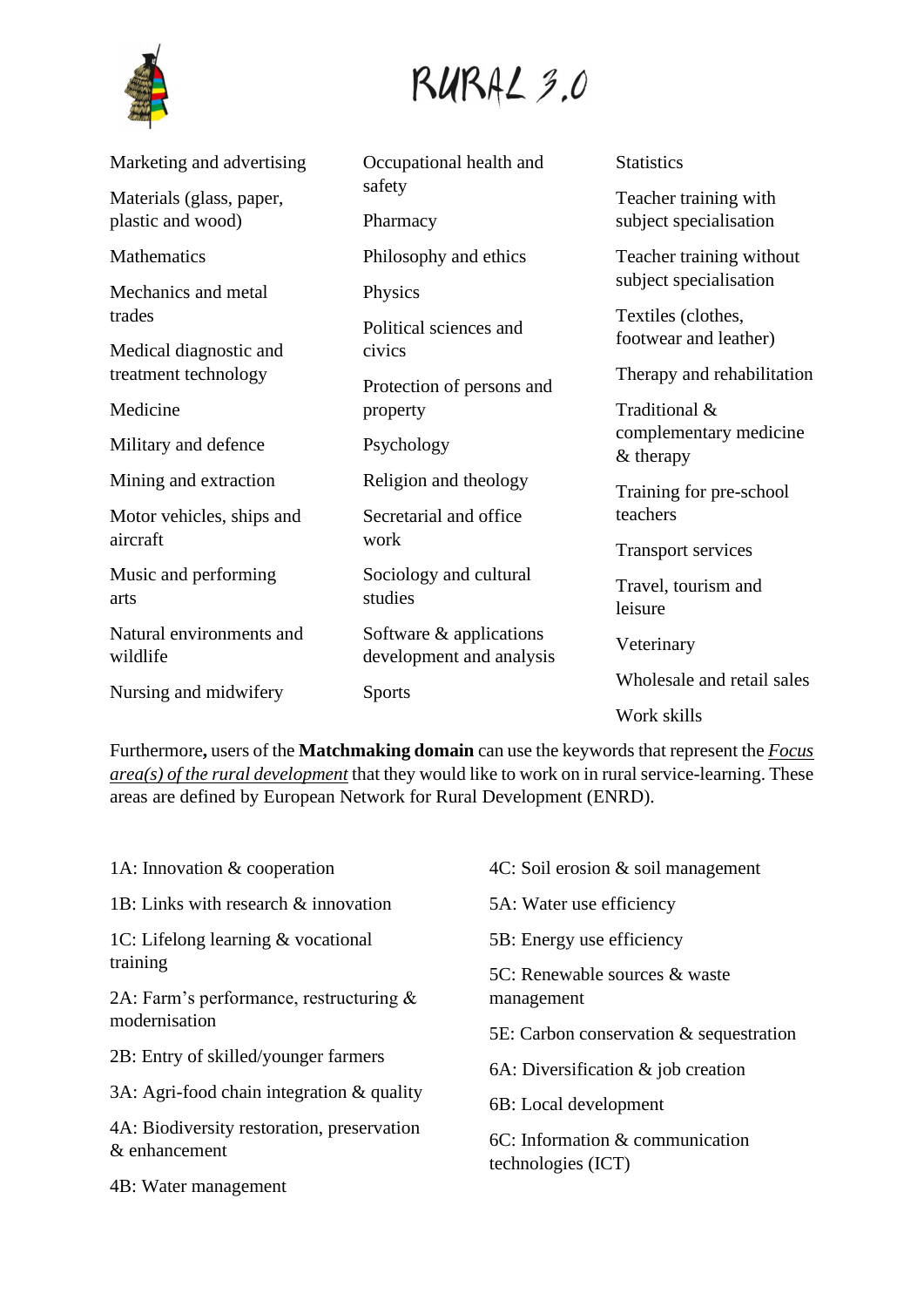

# RURAL 3.0

Also**,** users can make their search for partners more specific and use the keywords that represent the *Rural development priorities* that they would like to contribute to through universitycommunity collaboration. These priorities (RDP measures) are also defined by ENRD.

M01: Knowledge transfer and information actions M02: Consultancy (Advisory services, farm management and farm relief services) M03: Quality schemes for agricultural products and foodstuffs M04: Investments in physical assets M05: Restoring agricultural production potential damaged by natural disasters and catastrophic events and introduction of appropriate prevention actions M06: Farm and business development M07: Basic services and village renewal in rural areas M08: Investments in forest area development and improvement of the viability of forests M10: Agri-environment-climate M11: Organic farming M12: Natura 2000 and Water Framework Directive payments M13: Payments to areas facing natural or other specific constraints M14: Animal welfare M15: Forest-environmental and climatic services and forest conservation M16: Co-operation M17: Risk management M18: Financing of complementary national direct payments M19: Support for LEADER local development (CLLD – community led local development)

M09: Setting up of producer groups and organisations

M20: Technical assistance

Finally**,** users can choose the *Domain(s)* that they would like to contribute to through universitycommunity collaboration.

| Elderly             | Product quality       | <b>Rural SMEs</b>        |
|---------------------|-----------------------|--------------------------|
| Market development  | Protected areas       | Short supply chains $\&$ |
| Migrants            | Public goods          | local markets            |
| Mountain area       | Renewable energy      | <b>Smart Villages</b>    |
| Natural resource    | Renewables            | Social inclusion         |
| Nature conservation | Risk management       | Social services          |
| Networking          | <b>Rural business</b> | Soil management          |
| Organic farming     | Rural proofing        | Stakeholder involvement  |
| Producer groups     | <b>Rural services</b> | Sustainability           |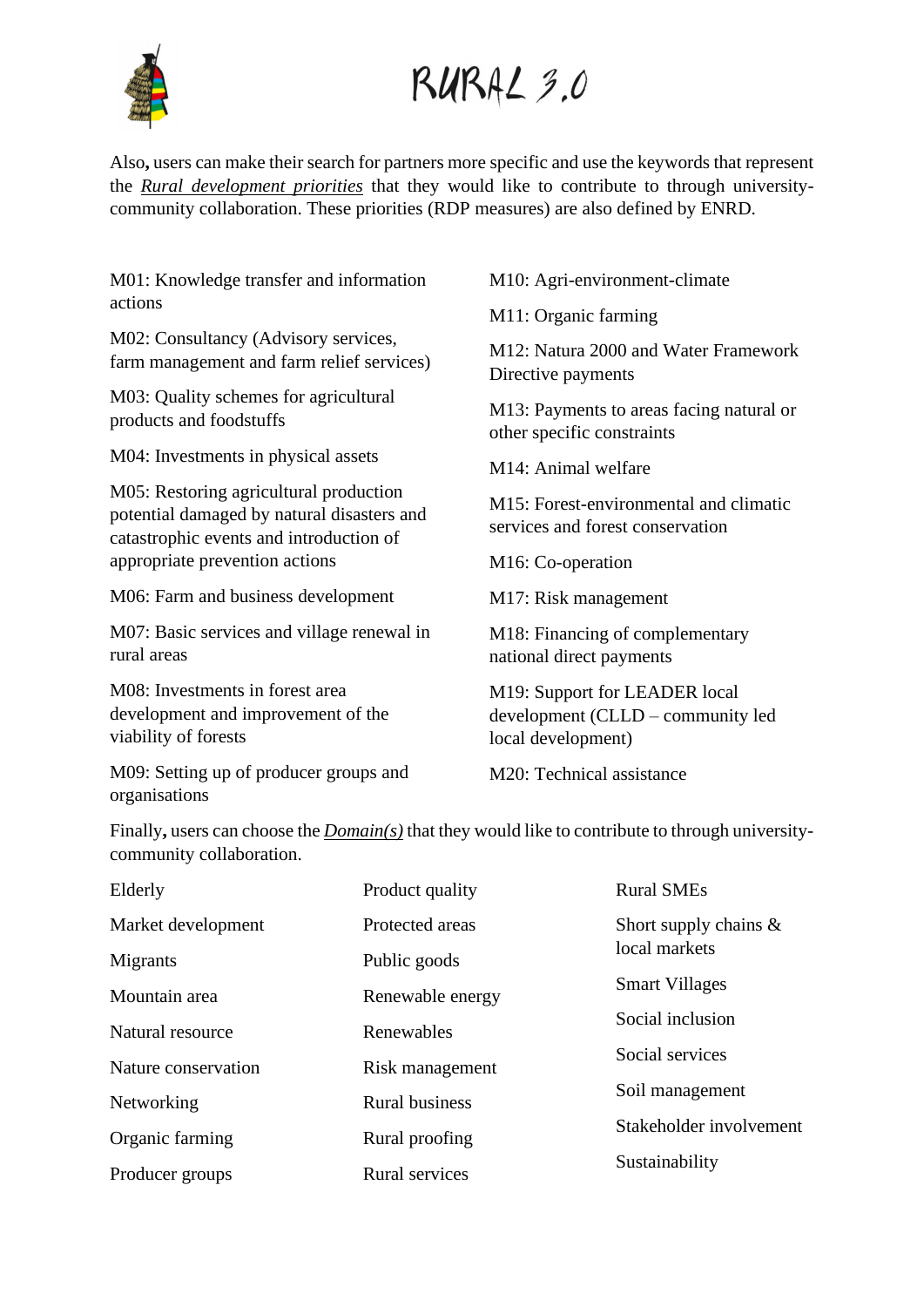RURAL 3.0

Tourism Vocational training & skills acquisition Water management Women Young farmers Youth

The matchmaking algorithm determines a set of common keywords between two parties, for example between an academic expert and a rural organisation member. If their intersection contains a requested keyword, the observed pair is considered for further evaluation, that includes matching based on their name or country. If both matchmaking steps are successful, the pair is added in a result set and returned to the user.

**Open conversation areas** will be implemented as a chat or forum and will provide easier and real-time communication between experts and rural organizations.

**Digital learning tools** are part of the academic module that refers to courses, videos, tutorials, and best practices in service-learning and social entrepreneurship, online World Cafe and other resources used by educators and community members.

These are currently being developed and should enable the development of the innovative multinational framework. **MOOC** is also implemented as a course within the academic module and is currently being developed.

Courses and MOOC reside on our Moodle Learning Management System.

The following courses are currently available through open guest access in Moodle:

- 1. Management of Communication Projects Teachers: Auksė Balčytienė and Natalija Mažeikienė
- 2. Rural Service-Learning Teachers: Pilar Aramburuzabala, Charo Cerrillo and Paula Lázaro
- 3. Service-Learning: Building bridges & Transforming Realities in Rural Community Teachers: Linda Saraiva, Anabela Moura, António Cardoso, Joana Padrão Almeida, Carlos Almeida and Manuela Cachadinha
- 4. Engaging with rural communities: students' democratic and transversal competences at stake

Teachers: Cinzia Albanesi, Irene Barbieri and Antonella Guarino

- 5. Learning by Doing: Consulting to Social Entrepreneurs Teachers: Lucas Meijs and Philine van Overbeeke
- 6. Urban and Rural Service Learning Teacher: Nives Mikelić Preradović
- 7. Rural Mobility Teacher: Wolfgang Stark
- 8. Art & Diversity Teachers: Rolf Laven, Ingrid Salzmann-Pfleger, Alfred Strigl and Wolfgang Weinlich

Moodle is installed on the project web server and can be accessed on the following address: http://learn.rural.ffzg.unizg.hr.